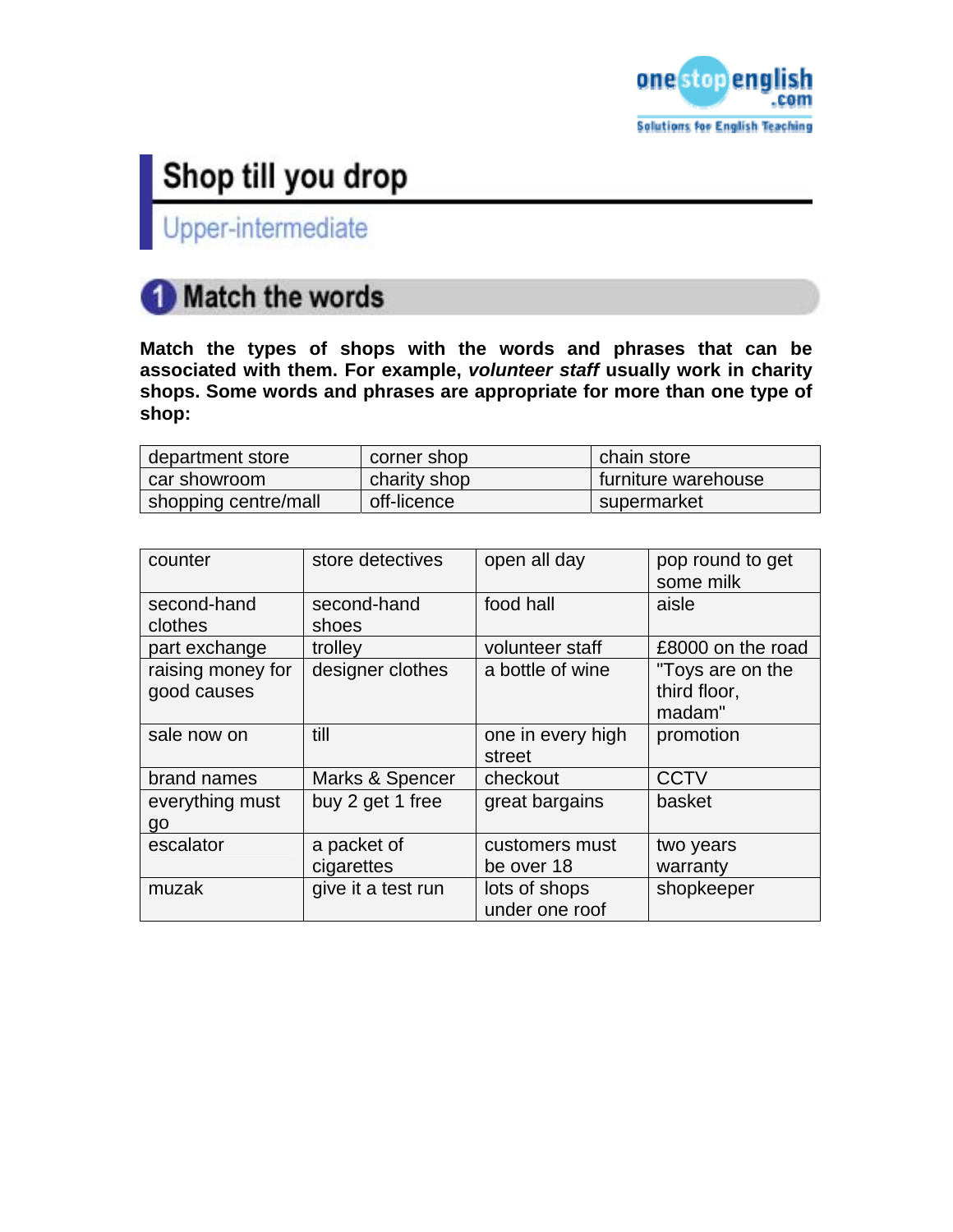

Upper-intermediate

# 2 Odd word out

### **Which word is the odd one out in each list?**

| a | shopkeeper | shop assistant | shoplifter | sales clerk    |
|---|------------|----------------|------------|----------------|
|   | a basket   | a till         | a trolley  | a carrier bag  |
| C | warranty   | quarantee      | receipt    |                |
|   | a label    | a price tag    | a hanger   | a security tag |
|   | $£10$ off  | half price     | a bargain  | a refund       |

### 3 Jumble sale or car boot sale?

#### **Do you know what a car boot sale is? Or a jumble sale? Have a guess. Read the texts and find out if you were right.**

Basically, people drive to an open field in the middle of the country somewhere, park their cars in a row, open the car boots, and sell the things they have inside. It's great fun. I love browsing – just walking from car boot to car boot, looking at what's on sale. They are often very cheap, tacky things, but sometimes you get a great bargain. You can exchange something of your own for something from someone else's boot. And you can haggle down the price, which is something you can't usually do in British shops….

Often held in a church hall or local community centre to raise money for a local charity or school, a jumble sale involves lots of people bringing old clothes and second-hand household items, and selling them very cheaply. It's good fun to root through everything and find something you like. Jumble means a big pile of things in a mess. And that's basically what it is. A pile of old things on a table and two old ladies making tea for everybody.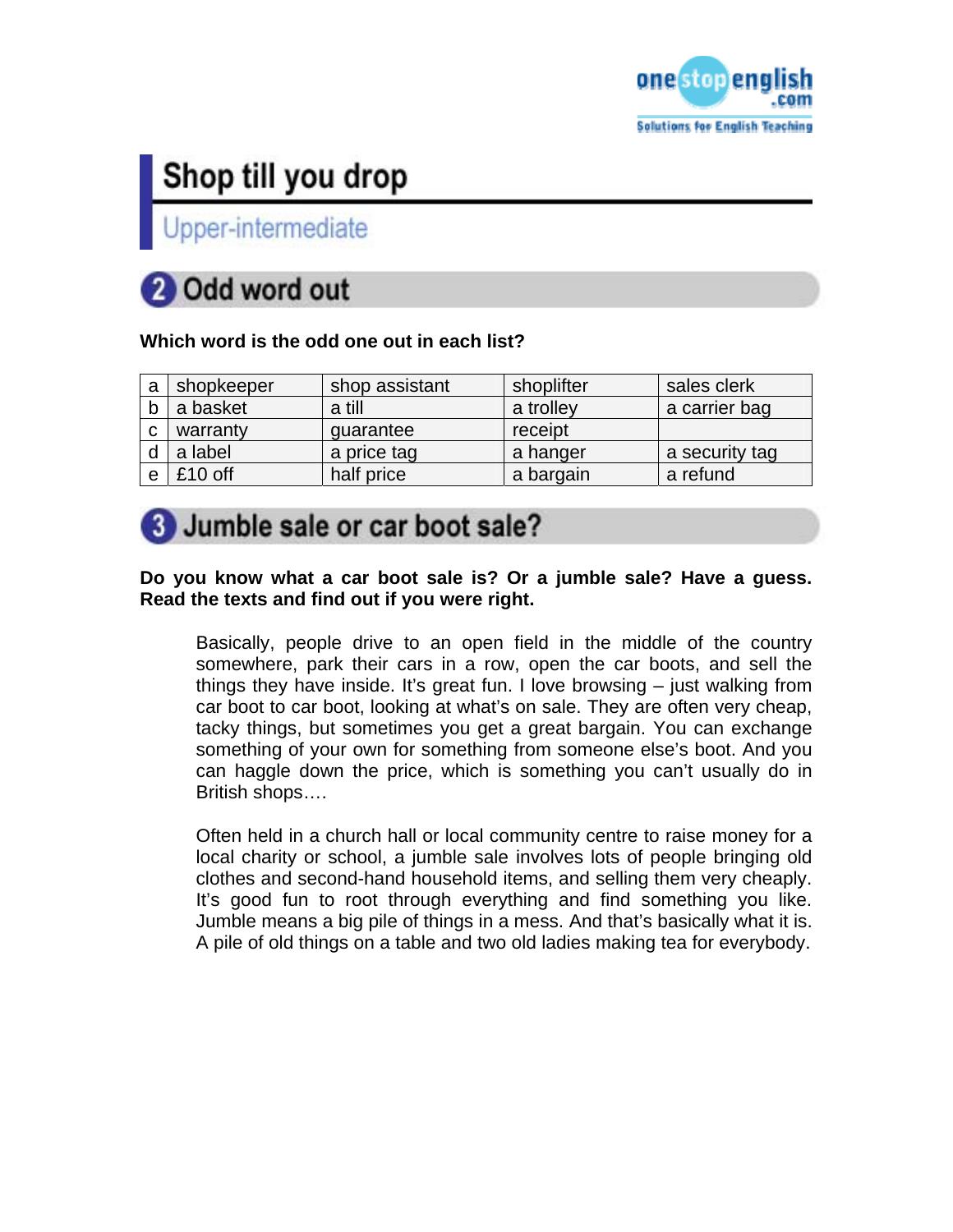

Upper-intermediate

## 4 Shop speak

**Look at these phrases – some of which are from the texts. What is the difference in meaning between them?** 

| a | tacky    | <b>Inexpensive</b> | cheap           |
|---|----------|--------------------|-----------------|
|   | browse   | root through       | window shopping |
| ◠ | exchange | haggle             | barter          |
|   | damaged  | shop-soiled        | second-hand     |

## **5** Write a description

**Write a short description of a type of shop or way of shopping that is particular to your country. Where does it take place? What do people buy and sell and how do they do it?** 

## **6** Interview your partner

### **Interview your partner about shopping. Ask the questions below:**

- Are you a shopaholic or someone who hates shopping?
- What do you like or hate about shopping?
- What sort of shops would somebody typically find you in on a Saturday morning?
- When shopping in a supermarket, are you a 'basket-person' just buying a few things for the next day or so  $-$  or a 'trolley-person'  $-$  doing the weekly shop from a long shopping list.
- What things are always on your supermarket shopping list?
- Are there any unusual items on your list?
- What's the best shop you've ever been to?

#### **Tell the class about your partner.**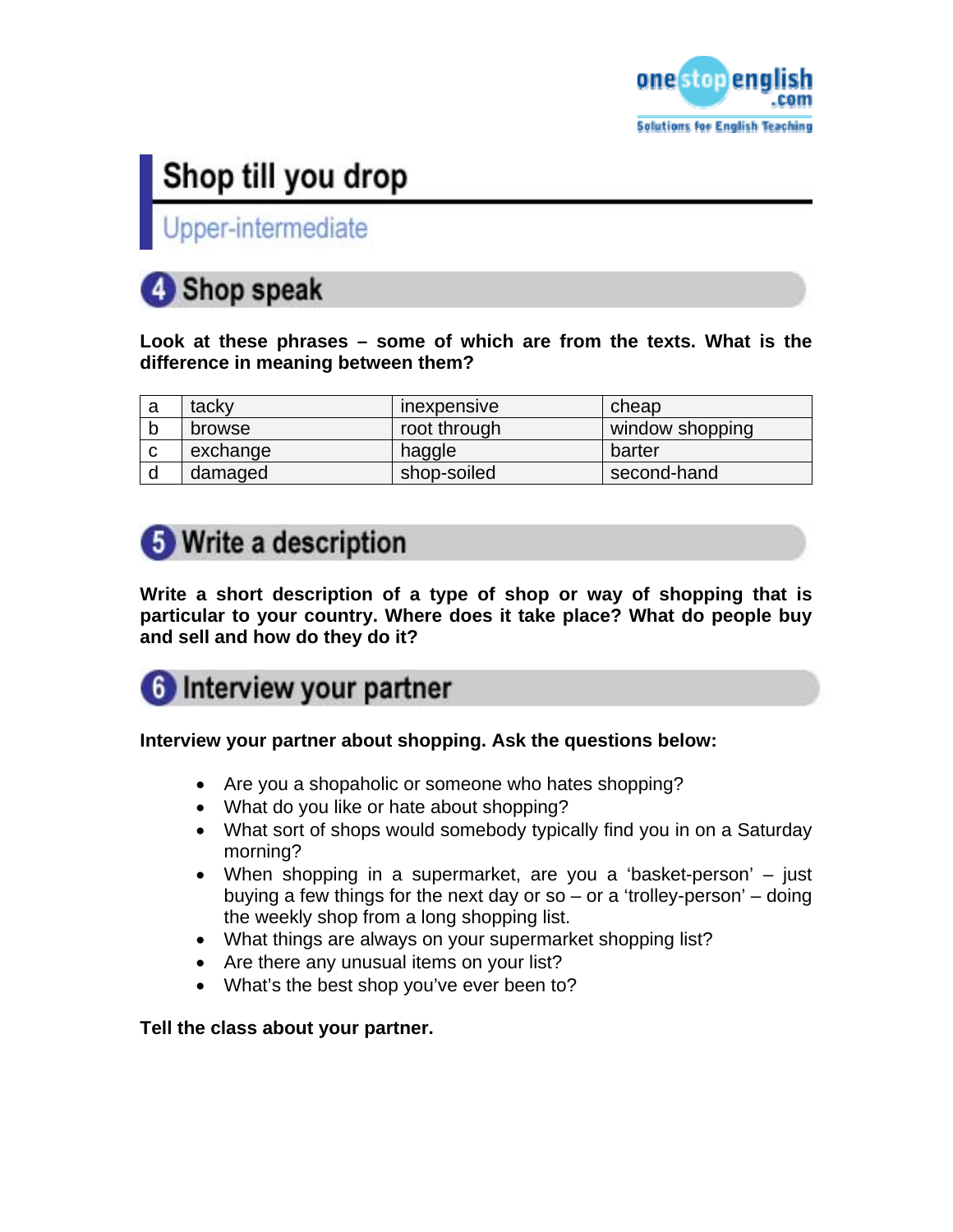

Upper-intermediate

## Shopping dictionary quiz

**Try the Quiz. If you have access to the Macmillan English Advanced Learner's Dictionary and CD-ROM you can find all the answers by finding the key word** *shopping***, and following the various links:** 

- 1 What's a *shopping cart*?
- 2 What can you *shop around* for?
- 3 Do you *shop at* or *shop in* a supermarket?
- 4 What are the two meanings of *shut up shop*?
- 5 What's a *bucket shop*?
- 6 Is it a good idea to *talk shop* with your friends?<br>7 What can you buy in a *junk shop*?
- 7 What can you buy in a *junk shop*?
- 8 What does a *shopwalker* do?
- 9 Where's the *shop front*?
- 10 What's the difference between a *shopping centre* and a *shopping precinct*?
- 11 Does a *shop steward* work in a shop?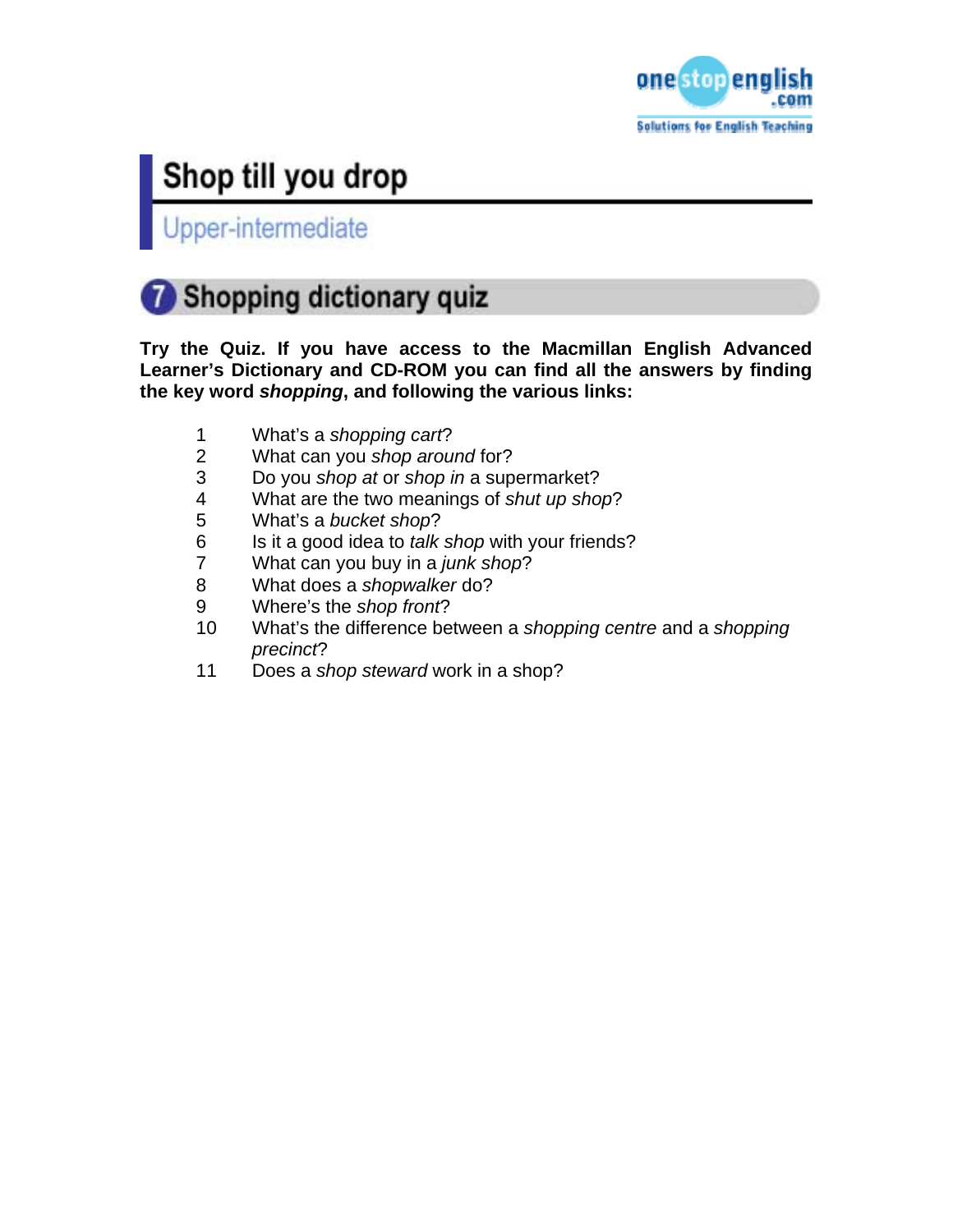

#### **Teacher's notes - Shop till you drop (Upper-Intermediate)**

1 Start by brainstorming different types of shops with the students. Then put them in pairs to match the types of shops with the words and phrases that can be associated with them. The answers below are meant as a guide, many words and phrases fit in more than one category.

| Answers:                  |                                                                                           |
|---------------------------|-------------------------------------------------------------------------------------------|
| corner shop               | counter, shopkeeper, open all day, pop round to get some<br>milk                          |
| charity shop              | second-hand clothes, second-hand shoes, volunteer staff,<br>raising money for good causes |
| car showroom              | part exchange, give it a test run, two years warranty, £8,000<br>on the road              |
| department store          | food hall, designer clothes, escalator, "Toys are on the third<br>floor, madam"           |
| supermarket               | aisle, till, checkout, promotion, trolley, basket                                         |
| chain store               | brand names, Marks & Spencer, one in every high street                                    |
| furniture warehouse       | everything must go, sale now on, great bargains, out of<br>town                           |
| off-licence               | a bottle of wine, a packet of cigarettes, customers must be<br>over 18                    |
| shopping centre / mall    | muzak, escalators, lots of shops under one roof, store<br>detectives, CCTV                |
| A note on the vocabulary: |                                                                                           |
| pop round                 | = visit somewhere near very briefly                                                       |
| part exchange             | $=$ (here) a new car for your old car and some money                                      |
| a test run or drive       | $=$ a drive to see if you want to buy it                                                  |
| £8,000 on the road        | $=$ £8,000 including tax, insurance, etc.                                                 |
| promotion                 | = usually a special stand selling a particular product                                    |
| muzak                     | = quiet music played in shopping centres to make<br>you relaxed so that you buy more      |
| <b>CCTV</b>               | = closed circuit television                                                               |

#### **2 Ask the students to work in pairs to decide which word is the odd one out in each list.**

#### **Answers:**

| a. | a shoplifter | A shoplifter steals from shops. The others work in shops. A<br>shopkeeper owns a shop. A shop assistant and sales clerk<br>(US English) sell things. |
|----|--------------|------------------------------------------------------------------------------------------------------------------------------------------------------|
| b. | a till       | The others are used to carry supermarket products.                                                                                                   |
| C. | a receipt    | The others mean the same.                                                                                                                            |
| d. | a hanger     | The others are connected to clothes.                                                                                                                 |
| e. | a refund     | The others refer to a reduction in price.                                                                                                            |

#### **3 Ask the students to guess what a car boot sale or a jumble sale is. Then ask them to read the texts and find out if they were right.**

#### **4 Ask the students to look at the phrases and discuss the difference in meaning. Answers:**

a. tacky = poor quality inexpensive = doesn't cost much money cheap= doesn't cost much money. b. browse  $=$  walk through a shop looking at things, without buying. root through = pick things up and look at a pile of things to find what you want. window shopping = walking past shop windows in the city centre, looking at things, but not buying. c. exchange  $=$  change one thing for another haggle  $=$  argue about the price.